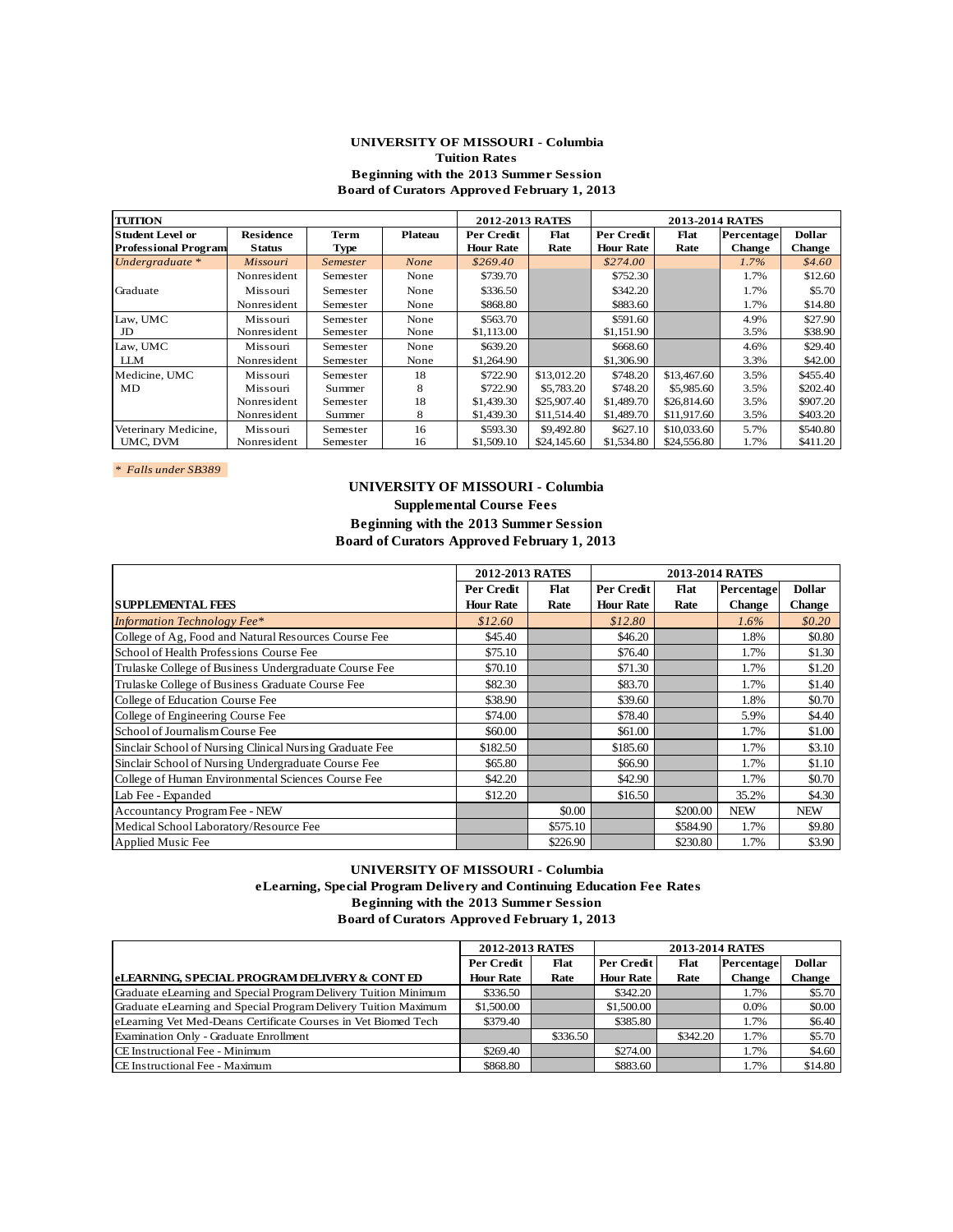### **UNIVERSITY OF MISSOURI - Kansas City Tuition Rates Beginning with the 2013 Summer Session Board of Curators Approved February 1, 2013**

| <b>TUITION</b>              |                  |             |                | 2012-2013 RATES  |             |                  |             |               |               |
|-----------------------------|------------------|-------------|----------------|------------------|-------------|------------------|-------------|---------------|---------------|
| <b>Student Level or</b>     | <b>Residence</b> | Term        | Plateau        | Per Credit       | Flat        | Per Credit       | Flat        | Percentage    | <b>Dollar</b> |
| <b>Professional Program</b> | <b>Status</b>    | <b>Type</b> |                | <b>Hour Rate</b> | Rate        | <b>Hour Rate</b> | Rate        | <b>Change</b> | <b>Change</b> |
| Undergraduate *             | Missouri         | Semester    | None           | \$265.60         |             | \$270.10         |             | 1.7%          | \$4.50        |
|                             | Nonresident      | Semester    | None           | \$683.40         |             | \$695.00         |             | 1.7%          | \$11.60       |
|                             | Metropolitan     | Semester    | None           | \$265.60         |             | \$270.10         |             | 1.7%          | \$4.50        |
| Graduate                    | Missouri         | Semester    | None           | \$331.80         |             | \$337.40         |             | 1.7%          | \$5.60        |
|                             | Nonresident      | Semester    | None           | \$856.50         |             | \$871.10         |             | 1.7%          | \$14.60       |
|                             | Metropolitan     | Semester    | None           | \$331.80         |             | \$337.40         |             | 1.7%          | \$5.60        |
| Anesthesia, UMKC            | Missouri         | Semester    | na             |                  | \$10,770.20 |                  | \$10,931.80 | 1.5%          | \$161.60      |
| MS                          | Missouri         | Summer      | na             |                  | \$7,180.10  |                  | \$7,287.80  | 1.5%          | \$107.70      |
|                             | Nonresident      | Semester    | na             |                  | \$16,155.30 |                  | \$16,397.60 | 1.5%          | \$242.30      |
|                             | Nonresident      | Summer      | na             |                  | \$10,770.20 |                  | \$10,931.80 | 1.5%          | \$161.60      |
| Dentistry, UMKC             | Missouri         | Semester    | 16             | \$820.70         | \$13,131.50 | \$845.30         | \$13,525.40 | 3.0%          | \$393.90      |
| <b>DDS</b>                  | Missouri         | Summer      | 8              | \$820.70         | \$6,565.70  | \$845.30         | \$6,762.70  | 3.0%          | \$197.00      |
|                             | Nonresident      | Semester    | 16             | \$1,635.70       | \$26,170.80 | \$1,684.70       | \$26,955.90 | 3.0%          | \$785.10      |
|                             | Nonresident      | Summer      | 8              | \$1,635.70       | \$13,085.40 | \$1,684.80       | \$13,478.00 | 3.0%          | \$392.60      |
| Dentistry, UMKC             | Missouri         | Semester    | 14             | \$999.60         | \$13,994.20 | \$1,019.60       | \$14,274.10 | 2.0%          | \$279.90      |
| Graduate Certificate        | Missouri         | Summer      | $\overline{7}$ | \$999.60         | \$6,997.10  | \$1,019.60       | \$7,137.00  | 2.0%          | \$139.90      |
| and MS                      | Nonresident      | Semester    | 14             | \$1,995.60       | \$27,938.10 | \$2,035.50       | \$28,496.90 | 2.0%          | \$558.80      |
|                             | Nonresident      | Summer      | $\overline{7}$ | \$1,995.60       | \$13,969.10 | \$2,035.50       | \$14,248.50 | 2.0%          | \$279.40      |
| Law, UMKC                   | Missouri         | Semester    | None           | \$540.30         |             | \$551.10         |             | 2.0%          | \$10.80       |
| JD                          | Nonresident      | Semester    | None           | \$1,066.80       |             | \$1,088.10       |             | 2.0%          | \$21.30       |
| Law, UMKC                   | Missouri         | Semester    | None           | \$630.20         |             | \$642.80         |             | 2.0%          | \$12.60       |
| <b>LLM</b>                  | Nonresident      | Semester    | None           | \$1,247.10       |             | \$1,272.00       |             | 2.0%          | \$24.90       |
| Medicine, UMKC              | Missouri         | Semester    | 16             | \$590.40         | \$9,446.40  | \$590.40         | \$9,446.40  | 0.0%          | \$0.00        |
| MD, Years 1 and 2           | Missouri         | Summer      | 8              | \$590.40         | \$4,723.20  | \$590.40         | \$4,723.20  | 0.0%          | \$0.00        |
|                             | Regional         | Semester    | 16             | \$885.60         | \$14,169.60 | \$885.60         | \$14,169.60 | 0.0%          | \$0.00        |
|                             | Regional         | Summer      | 8              | \$885.60         | \$7,084.80  | \$885.60         | \$7,084.80  | 0.0%          | \$0.00        |
|                             | Nonresident      | Semester    | 16             | \$1,180.80       | \$18,892.80 | \$1,180.80       | \$18,892.80 | 0.0%          | \$0.00        |
|                             | Nonresident      | Summer      | 8              | \$1,180.80       | \$9,446.40  | \$1,180.80       | \$9,446.40  | 0.0%          | \$0.00        |
| Medicine, UMKC              | Missouri         | Semester    | 18             | \$598.30         | \$10,769.60 | \$607.30         | \$10,931.10 | 1.5%          | \$161.50      |
| MD, Years 3 thru 6          | Missouri         | Summer      | 12             | \$598.30         | \$7,179.70  | \$607.30         | \$7,287.40  | 1.5%          | \$107.70      |
|                             | Regional         | Semester    | 18             | \$897.50         | \$16,155.30 | \$911.00         | \$16,397.60 | 1.5%          | \$242.30      |
|                             | Regional         | Summer      | 12             | \$897.50         | \$10,770.20 | \$911.00         | \$10,931.80 | 1.5%          | \$161.60      |
|                             | Nonresident      | Semester    | 18             | \$1,196.60       | \$21,539.20 | \$1,214.60       | \$21,862.30 | 1.5%          | \$323.10      |
|                             | Nonresident      | Summer      | 12             | \$1,196.60       | \$14,359.40 | \$1,214.60       | \$14,574.80 | 1.5%          | \$215.40      |
| Pharmacy, UMKC              | Missouri         | Semester    | 15             | \$601.30         | \$9,019.70  | \$613.30         | \$9,200.10  | 2.0%          | \$180.40      |
| Dpharm                      | Missouri         | Summer      | 6              | \$601.30         | \$3,607.90  | \$613.40         | \$3,680.10  | 2.0%          | \$72.20       |
|                             | Nonresident      | Semester    | 15             | \$1,322.10       | \$19,832.00 | \$1,348.60       | \$20,228.60 | 2.0%          | \$396.60      |
|                             | Nonresident      | Summer      | 6              | \$1,322.10       | \$7,932.90  | \$1,348.50       | \$8,091.60  | 2.0%          | \$158.70      |
| Pharmacy, UMKC              | Missouri         | Semester    | None           | \$454.30         |             | \$463.40         |             | 2.0%          | \$9.10        |
| MS and PhD                  | Nonresident      | Semester    | None           | \$1,031.80       |             | \$1,052.40       |             | 2.0%          | \$20.60       |

*\* Falls under SB389*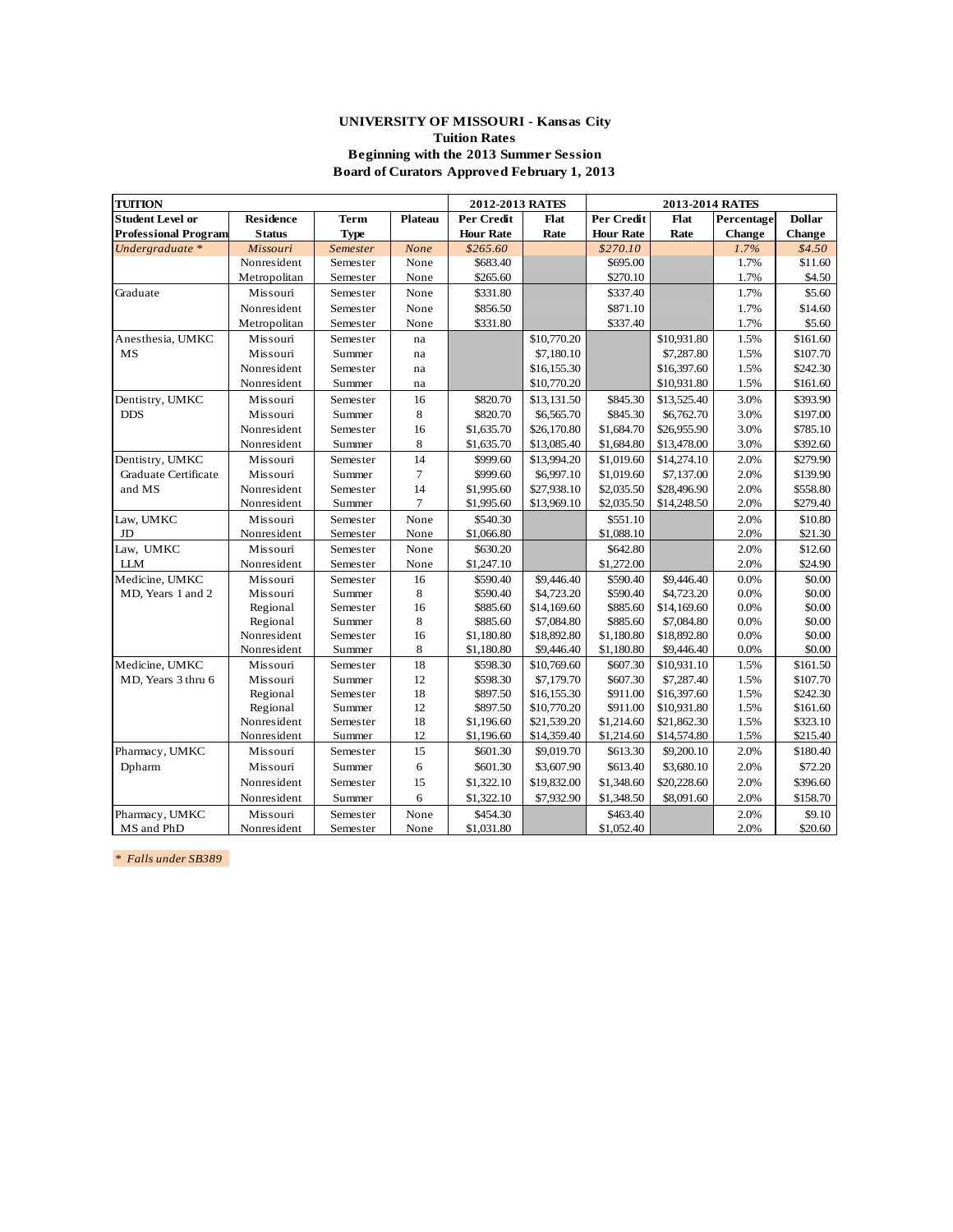### **UNIVERSITY OF MISSOURI - Kansas City Supplemental Course Fees Beginning with the 2013 Summer Session Board of Curators Approved February 1, 2013**

|                                                            | 2012-2013 RATES |                  |                  | 2013-2014 RATES |               |               |
|------------------------------------------------------------|-----------------|------------------|------------------|-----------------|---------------|---------------|
|                                                            | Per Credit      |                  | Per Credit       | Flat            | Percentage    | <b>Dollar</b> |
| <b> SUPPLEMENTAL FEES</b>                                  | Hour            | <b>Flat Rate</b> | <b>Hour Rate</b> | Rate            | <b>Change</b> | <b>Change</b> |
| <b>Information Technology Fee</b> *                        | \$13.20         |                  | \$13.40          |                 | 1.5%          | \$0.20        |
| Graduate Cluster 1 Supplemental Fee                        | \$35.90         |                  | \$36.50          |                 | 1.7%          | \$0.60        |
| Bloch School Graduate Business Supplemental Fee            | \$79.90         |                  | \$84.00          |                 | 5.1%          | \$4.10        |
| Bloch School Undergraduate Course Fee                      | \$25.00         |                  | \$31.70          |                 | 26.8%         | \$6.70        |
| Bloch School Public Administration Graduate Course Fee NEW | \$0.00          |                  | \$15.00          |                 | <b>NEW</b>    | <b>NEW</b>    |
| School of Education Course Fee, UMKC                       | \$13.30         |                  | \$13.50          |                 | 1.5%          | \$0.20        |
| Engineering Course Fee                                     | \$64.90         |                  | \$68.80          |                 | 6.0%          | \$3.90        |
| Studio Arts Fee, UMSL (BFA), & UMKC                        | \$27.30         |                  | \$27.80          |                 | 1.8%          | \$0.50        |
| Clinical Nursing Fee, MS (& Pre-Licensure level at UMKC)   | \$179.90        |                  | \$183.00         |                 | 1.7%          | \$3.10        |
| Science Lab Fee, including Geo Science                     | \$12.10         |                  | \$12.30          |                 | 1.7%          | \$0.20        |
| Biological Sciences Lab Fee - NEW                          | \$12.50         |                  | \$12.70          |                 | 1.6%          | \$0.20        |
| Media & Communications Studies Lab/Studio Course Fee       | \$30.10         |                  | \$30.60          |                 | 1.7%          | \$0.50        |
| Applied Dance Fee                                          |                 | \$162.20         |                  | \$165.00        | 1.7%          | \$2.80        |
| Studio Voice Fee - NEW                                     |                 | \$0.00           |                  | \$250.00        | <b>NEW</b>    | <b>NEW</b>    |
| Applied Music Fee                                          |                 | \$223.70         |                  | \$227.50        | 1.7%          | \$3.80        |

*\* Falls under SB389* 

## **UNIVERSITY OF MISSOURI - Kansas City eLearning, Special Program Delivery and Continuing Education Fee Rates Beginning with the 2013 Summer Session Board of Curators Approved February 1, 2013**

|                                                                 | 2012-2013 RATES   |                  | 2013-2014 RATES  |             |               |               |  |  |
|-----------------------------------------------------------------|-------------------|------------------|------------------|-------------|---------------|---------------|--|--|
|                                                                 | <b>Per Credit</b> |                  | Per Credit       | <b>Flat</b> | Percentage    | <b>Dollar</b> |  |  |
| <b>eLEARNING. SPECIAL PROGRAM DELIVERY &amp; CONT ED</b>        | Hour              | <b>Flat Rate</b> | <b>Hour Rate</b> | Rate        | <b>Change</b> | Change        |  |  |
| Graduate eLearning and Special Program Delivery Tuition Minimum | \$331.80          |                  | \$337.40         |             | 1.7%          | \$5.60        |  |  |
| Graduate eLearning and Special Program Delivery Tuition Maximum | \$856.50          |                  | \$871.10         |             | 1.7%          | \$14.60       |  |  |
| Examination Only - Graduate Enrollment                          |                   | \$331.80         |                  | \$337.40    | 1.7%          | \$5.60        |  |  |
| CE Instructional Fee - Minimum                                  | \$265.60          |                  | \$270.10         |             | 1.7%          | \$4.50        |  |  |
| CE Instructional Fee - Maximum                                  | \$856.50          |                  | \$871.10         |             | 1.7%          | \$14.60       |  |  |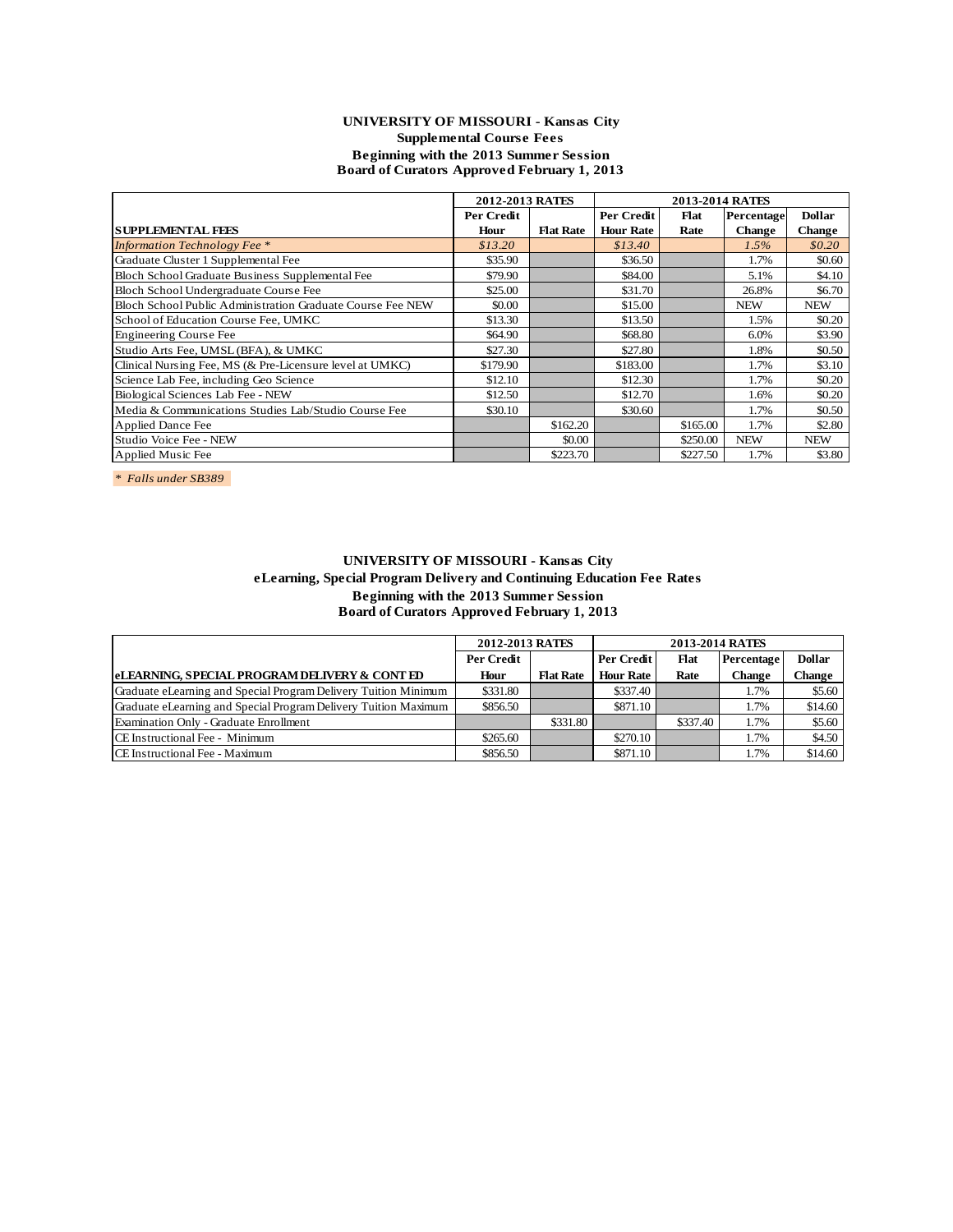### **MISSOURI UNIVERSITY OF SCIENCE AND TECHNOLOGY Tuition Rates Beginning with the 2013 Summer Session Board of Curators Approved February 1, 2013**

| <b>TUITION</b>              |                  |                 |         | 2012-2013 RATES  |      | 2013-2014 RATES                  |      |               |               |
|-----------------------------|------------------|-----------------|---------|------------------|------|----------------------------------|------|---------------|---------------|
| <b>Student Level or</b>     | <b>Residence</b> | Term            | Plateau | Per Credit       | Flat | Per Credit<br>Flat<br>Percentage |      |               | <b>Dollar</b> |
| <b>Professional Program</b> | <b>Status</b>    | Type            |         | <b>Hour Rate</b> | Rate | <b>Hour Rate</b>                 | Rate | <b>Change</b> | Change        |
| Undergraduate*              | Missouri         | <i>Semester</i> | None    | \$269.40         |      | \$274.00                         |      | $1.7\%$       | \$4.60        |
|                             | Nonresident      | Semester        | None    | \$746.60         |      | \$779.50                         |      | 4.4%          | \$32.90       |
| Graduate                    | Missouri         | Semester        | None    | \$354.50         |      | \$370.10                         |      | 4.4%          | \$15.60       |
|                             | Nonresident      | Semester        | None    | \$915.20         |      | \$955.50                         |      | 4.4%          | \$40.30       |
| Business,                   | Missouri         | Semester        | na      | \$601.40         |      | \$627.90                         |      | 4.4%          | \$26.50       |
| MBA                         | Nonresident      | Semester        | na      | \$962.30         |      | \$1,004.60                       |      | 4.4%          | \$42.30       |
|                             |                  |                 |         |                  |      |                                  |      |               |               |

*\* Falls under SB389* 

## **MISSOURI UNIVERSITY OF SCIENCE AND TECHNOLOGY**

**Supplemental Course Fees Beginning with the 2013 Summer Session Board of Curators Approved February 1, 2013**

|                                                                |                  | 2012-2013 RATES<br><b>2013-2014 RATES</b> |                  |      |               |               |
|----------------------------------------------------------------|------------------|-------------------------------------------|------------------|------|---------------|---------------|
|                                                                | Per Credit       | Flat                                      | Per Credit       | Flat | Percentage    | <b>Dollar</b> |
| <b>SUPPLEMENTAL FEES</b>                                       | <b>Hour Rate</b> | Rate                                      | <b>Hour Rate</b> | Rate | <b>Change</b> | Change        |
| <b>Information Technology Fee</b> *                            | \$13.40          |                                           | \$13.60          |      | $1.5\%$       | \$0.20        |
| Engineering Course Fee                                         | \$74.20          |                                           | \$78.70          |      | 6.1%          | \$4.50        |
| Science Supplemental Fee for Biological Sciences and Chemistry | \$72.20          |                                           | \$76.50          |      | 6.0%          | \$4.30        |
| Science Supplemental Fee for Computer Science, Geology, and    |                  |                                           |                  |      |               |               |
| Geophysics                                                     | \$70.90          |                                           | \$75.20          |      | 6.1%          | \$4.30        |
| Science Supplemental Fee for Physics                           | \$35.40          |                                           | \$37.50          |      | 5.9%          | \$2.10        |
| Business, IS&T and M&IS Course Fee                             | \$36.10          |                                           | \$38.30          |      | 6.1%          | \$2.20        |

# **MISSOURI UNIVERSITY OF SCIENCE AND TECHNOLOGY eLearning, Special Program Delivery and Continuing Education Fee Rates Beginning with the 2013 Summer Session Board of Curators Approved February 1, 2013**

|                                                                 | 2012-2013 RATES  |                                                 | 2013-2014 RATES  |          |         |               |  |  |
|-----------------------------------------------------------------|------------------|-------------------------------------------------|------------------|----------|---------|---------------|--|--|
|                                                                 | Per Credit       | Per Credit<br>Flat<br><b>Flat</b><br>Percentage |                  |          |         | <b>Dollar</b> |  |  |
| <b>eLEARNING, SPECIAL PROGRAM DELIVERY &amp; CONT ED</b>        | <b>Hour Rate</b> | Rate                                            | <b>Hour Rate</b> | Rate     | Change  | Change        |  |  |
| Graduate eLearning and Special Program Delivery Tuition Minimum | \$354.50         |                                                 | \$370.10         |          | 4.4%    | \$15.60       |  |  |
| Graduate eLearning and Special Program Delivery Tuition Maximum | \$3,000.00       |                                                 | \$3,000.00       |          | $0.0\%$ | \$0.00        |  |  |
| Examination Only - Graduate Enrollment                          |                  | \$354.50                                        |                  | \$370.10 | 4.4%    | \$15.60       |  |  |
| CE Instructional Fee - Minimum                                  | \$269.40         |                                                 | \$274.00         |          | 1.7%    | \$4.60        |  |  |
| CE Instructional Fee - Maximum                                  | \$3,000.00       |                                                 | \$3,000.00       |          | 0.0%    | \$0.00        |  |  |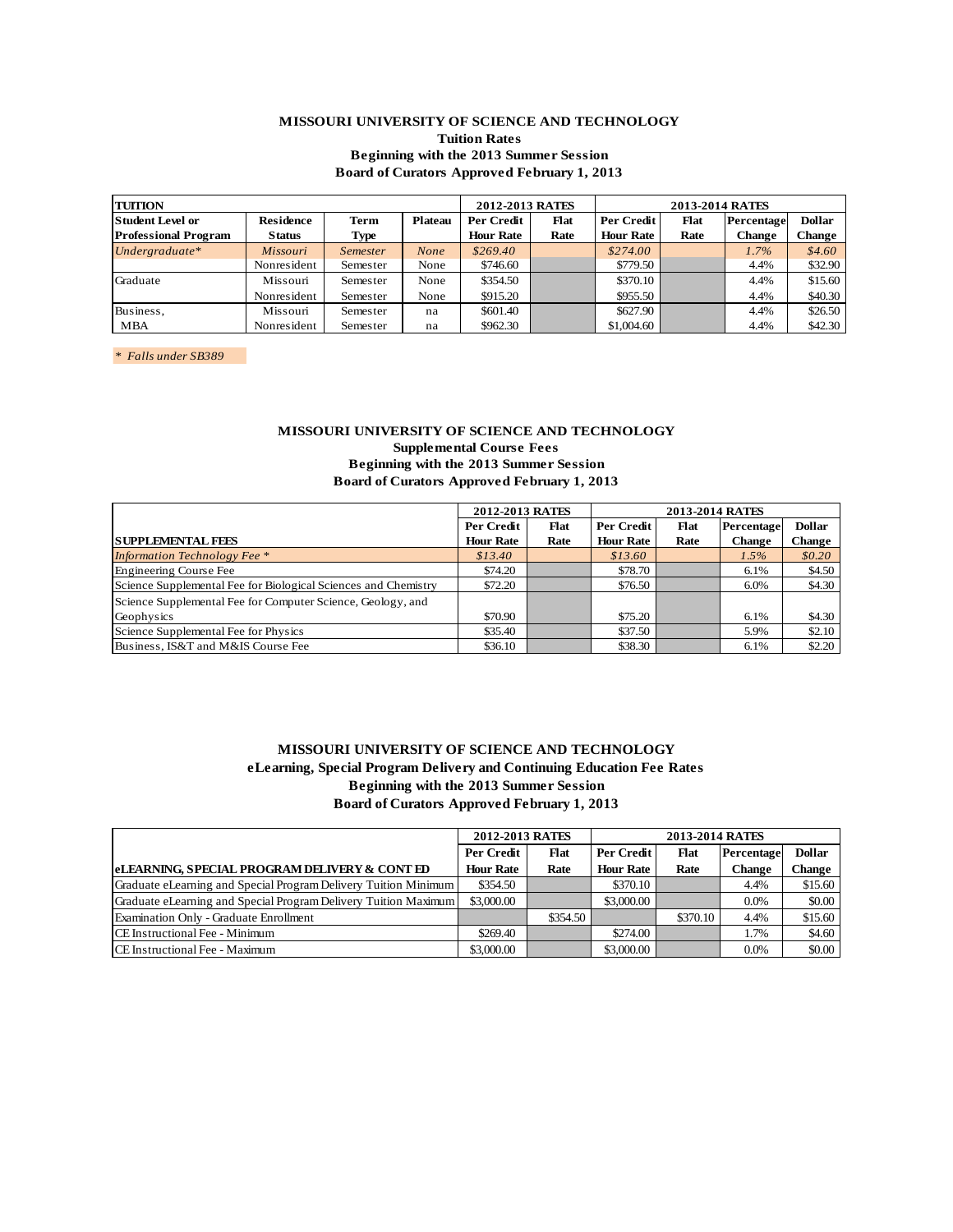#### **UNIVERSITY OF MISSOURI - St. Louis Tuition Rates Beginning with the 2013 Summer Session Board of Curators Approved February 1, 2013**

| <b>TUITION</b>              |                  |                 |         | <b>2012-2013 RATES</b> |             | <b>2013-2014 RATES</b> |      |               |               |  |
|-----------------------------|------------------|-----------------|---------|------------------------|-------------|------------------------|------|---------------|---------------|--|
| <b>Student Level or</b>     | <b>Residence</b> | <b>Term</b>     | Plateau | Per Credit             | Flat        | Per Credit             | Flat | Percentage    | <b>Dollar</b> |  |
| <b>Professional Program</b> | <b>Status</b>    | Type            |         | <b>Hour Rate</b>       | Rate        | <b>Hour Rate</b>       | Rate | <b>Change</b> | Change        |  |
| Undergraduate $*$           | <b>Missouri</b>  | <i>Semester</i> | None    | \$265.60               |             | N/A                    |      | N/A           | N/A           |  |
|                             | Nonresident      | Semester        | None    | \$717.90               |             | N/A                    |      | N/A           | N/A           |  |
|                             | Metropolitan     | Semester        | None    | \$265.60               |             | N/A                    |      | N/A           | N/A           |  |
| Graduate                    | Missouri         | Semester        | None    | \$348.50               |             | N/A                    |      | N/A           | N/A           |  |
|                             | Nonresident      | Semester        | None    | \$899.80               |             | N/A                    |      | N/A           | N/A           |  |
|                             | Metropolitan     | Semester        | None    | \$348.50               |             | N/A                    |      | N/A           | N/A           |  |
| Optometry, UMSL             | Missouri         | Semester        | 16      | \$602.60               | \$9,641.60  | N/A                    | N/A  | N/A           | N/A           |  |
| <b>OD</b>                   | Nonresident      | Semester        | 16      | \$1,088.10             | \$17,409.60 | N/A                    | N/A  | N/A           | N/A           |  |

**Combined Tuition Rate Board of Curators Approved February 1, 2013**

| <b>TUITION</b>              |                  |                 |             | 2012-2013 RATES  |             | 2013-2014 RATES  |             |               |               |  |
|-----------------------------|------------------|-----------------|-------------|------------------|-------------|------------------|-------------|---------------|---------------|--|
| <b>Student Level or</b>     | <b>Residence</b> | Term            | Plateau     | Per Credit       | Flat        | Per Credit       | Flat        | Percentage    | <b>Dollar</b> |  |
| <b>Professional Program</b> | <b>Status</b>    | <b>Type</b>     |             | <b>Hour Rate</b> | Rate        | <b>Hour Rate</b> | Rate        | <b>Change</b> | <b>Change</b> |  |
|                             |                  |                 |             | <b>RESTATED</b>  |             |                  |             |               |               |  |
| Undergraduate*              | <b>Missouri</b>  | <b>Semester</b> | <b>None</b> | \$310.50         |             | \$315.80         |             | 1.7%          | \$5.30        |  |
|                             | Nonresident      | Semester        | None        | \$762.80         |             | \$814.30         |             | 6.8%          | \$51.50       |  |
|                             | Metropolitan     | Semester        | None        | \$310.50         |             | \$315.80         |             | 1.7%          | \$5.30        |  |
| Graduate                    | Missouri         | Semester        | None        | \$401.40         |             | \$409.10         |             | 1.9%          | \$7.70        |  |
|                             | Nonresident      | Semester        | None        | \$952.70         |             | \$1,008.50       |             | 5.9%          | \$55.80       |  |
|                             | Metropolitan     | Semester        | None        | \$401.40         |             | \$409.10         |             | 1.9%          | \$7.70        |  |
| Optometry, UMSL             | Missouri         | Semester        | 16          | \$647.50         | \$10,360,00 | \$677.70         | \$10,843.20 | 4.7%          | \$483.20      |  |
| <b>OD</b>                   | Nonresident      | Semester        | 16          | \$1,133.00       | \$18,128,00 | \$1,163.20       | \$18,611.20 | 2.7%          | \$483.20      |  |

*\* Falls under SB389* 

# **UNIVERSITY OF MISSOURI - St. Louis Supplemental Course Fees**

### **Beginning with the 2013 Summer Session Board of Curators Approved February 1, 2013**

|                                                      | <b>2012-2013 RATES</b> |          |                  | <b>2013-2014 RATES</b> |               |               |
|------------------------------------------------------|------------------------|----------|------------------|------------------------|---------------|---------------|
|                                                      | Per Credit             | Flat     | Per Credit       | Flat                   | Percentage    | <b>Dollar</b> |
| <b>SUPPLEMENTAL FEES</b>                             | <b>Hour Rate</b>       | Rate     | <b>Hour Rate</b> | Rate                   | <b>Change</b> | <b>Change</b> |
| <b>Information Technology Fee</b> *                  | \$13.00                |          | N/A              |                        | N/A           | N/A           |
| Graduate Cluster 1 Supplemental Fee                  | \$37.00                |          | \$37.70          |                        | 1.9%          | \$0.70        |
| Graduate Cluster 2 Supplemental Fee                  | \$66.90                |          | \$68.20          |                        | 1.9%          | \$1.30        |
| Business School Undergraduate Course Fee             | \$39.60                |          | \$40.40          |                        | 2.0%          | \$0.80        |
| <b>Engineering Course Fee</b>                        | \$66.90                |          | \$68.20          |                        | 1.9%          | \$1.30        |
| Studio Arts Fee, UMSL (BFA)                          | \$28.10                |          | \$28.70          |                        | 2.1%          | \$0.60        |
| Clinical Nursing Fee, MS                             | \$185.50               |          | \$189.20         |                        | 2.0%          | \$3.70        |
| Nursing Course Fee, BSN, 4-Year                      | \$171.70               |          | \$175.10         |                        | 2.0%          | \$3.40        |
| Science Lab Fee                                      | \$12.30                |          | \$12.50          |                        | 1.6%          | \$0.20        |
| Media & Communications Studies Lab/Studio Course Fee | \$30.10                |          | \$30.70          |                        | 2.0%          | \$0.60        |
| Social Work Practicum Supplemental Fee               | \$5.40                 |          | \$5.50           |                        | 1.9%          | \$0.10        |
| Theater and Dance Supplemental Fee                   | \$30.10                |          | \$30.70          |                        | 2.0%          | \$0.60        |
| College of Education Supplemental Fee - NEW          | \$0.00                 |          | \$5.00           |                        | <b>NEW</b>    | <b>NEW</b>    |
| Art History Supplemental Fee - NEW                   | \$0.00                 |          | \$3.30           |                        | <b>NEW</b>    | <b>NEW</b>    |
| Applied Music Fee                                    |                        | \$230.60 |                  | \$235.20               | 2.0%          | \$4.60        |

*\* Falls under SB389*